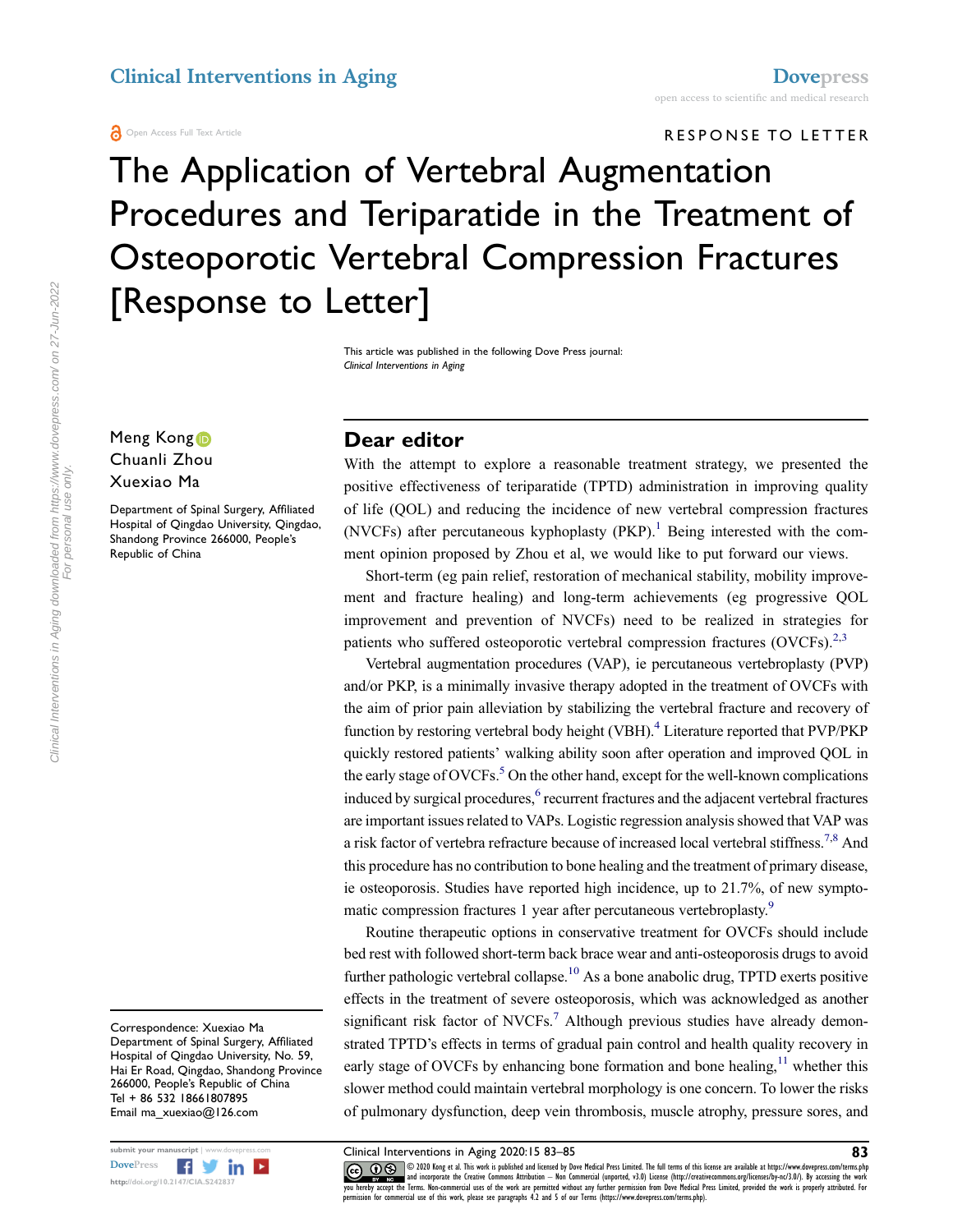inhibit further demineralization, time in bed should not be too long, which may predispose to future collapse. Whereas the medium- and long-term effect (more than 6 months) of separate TPTD application in strengthening the fractured vertebrae to be stabilized is proven.<sup>12</sup>

<span id="page-1-20"></span><span id="page-1-19"></span><span id="page-1-18"></span>In conclusion, VAP provides the ability of immediate pain alleviation, short-term QOL improvement, VBH restoration and spinal deformity correction.<sup>[13](#page-1-12)</sup> and TPTD administration leads to enhanced acute stage bone healing, reduced progressive collapse and gradual pain relief, $14$ which seems more like a complementary effect. In our opinion, supplemental TPTD treatment is highly recommended following a PVP or PKP procedure.

<span id="page-1-22"></span><span id="page-1-21"></span>To some extent, we agree with the comment that TPTD could replace percutaneous vertebral augmentation in OVCFs in appropriate patients. As a kind of medical (conservative) option, TPTD should be applied immediately after the phase of fracture begins, rather than after the failure of other con-servative methods.<sup>15[,16](#page-1-15)</sup> It should also be noted that for patients with high levels of pain, severe osteoporosis, advanced age, overweight, high modified frailty index  $(mFI)^{17}$  and intravertebral cleft (IVC), VAP with subsequent TPTD treatment are mostly considered appropriate, since these are risk factors of the failure of conservative treatment of acute OVCFs. $2,18$  $2,18$  In general, studies reporting that the conservative treatment strategy of TPTD obtained similar therapeutic effects with VAP in the treatment of acute OVCFs are limited, $11$  and more research is needed, including more clearly defined participant selection criteria and study protocols.

## <span id="page-1-23"></span>Acknowledgments

The authors acknowledge Shuo Han, Chao Wang, Chen Peng, and Ronghuan Wang (Department of Spinal Surgery, Affiliated Hospital of Qingdao University) for their contributions to this communication.

## **Disclosure**

The authors report no conflicts of interest in this communication.

# References

- <span id="page-1-0"></span>1. Kong M, Zhou C, Zhu K, et al. 12-month teriparatide treatment reduces new vertebral compression fractures incidence and back pain and improves quality of life after percutaneous kyphoplasty in osteoporotic women. Clin Interv Aging. [2019;](#page-0-0)14:1693–1703. doi:[10.](https://doi.org/10.2147/CIA.S224663) [2147/CIA.S224663](https://doi.org/10.2147/CIA.S224663)
- <span id="page-1-1"></span>2. Luthman S, Widen J, Borgstrom F. Appropriateness criteria for treatment of osteoporotic vertebral compression fractures. Osteoporos Int. [2018;](#page-0-1)29(4):793–804. doi:[10.1007/s00198-017-4348-x](https://doi.org/10.1007/s00198-017-4348-x)
- <span id="page-1-2"></span>3. Li HM, Zhang RJ, Gao H, et al. New vertebral fractures after osteoporotic vertebral compression fracture between balloon kyphoplasty and nonsurgical treatment PRISMA. Medicine. [2018;](#page-0-1)97(40): e12666. doi:[10.1097/MD.0000000000012666](https://doi.org/10.1097/MD.0000000000012666)
- <span id="page-1-3"></span>4. Amer S, Linda N, Fouad IEK, Gaby K, Rami ER. Vertebral augmentation: state of the art. Asian Spine J.  $2016;10(2):370-376$  $2016;10(2):370-376$ .
- <span id="page-1-4"></span>5. Klazen CAH, Lohle PNM, Vries JD, Jansen FH, Lancet WP. Vertebroplasty versus conservative treatment in acute osteoporotic vertebral compression fractures (Vertos II): an open-label randomised trial. Lancet (London, England). [2010;](#page-0-3)376(9746):1085–1092. doi:[10.1016/S0140-6736\(10\)60954-3](https://doi.org/10.1016/S0140-6736(10)60954-3)
- <span id="page-1-5"></span>6. Cosar M, Sasani M, Oktenoglu T, et al. The major complications of transpedicular vertebroplasty. J Neurosurg Spine. [2009](#page-0-4):11 (5):607–613.
- <span id="page-1-6"></span>7. Li YX, Guo DQ, Zhang SC, et al. Risk factor analysis for re-collapse of cemented vertebrae after percutaneous vertebroplasty (PVP) or percutaneous kyphoplasty (PKP). Int Orthop. [2018](#page-0-5);42 (9):2131–2139. doi:[10.1007/s00264-018-3838-6](https://doi.org/10.1007/s00264-018-3838-6)
- <span id="page-1-7"></span>8. Liu J, Yu LJ, Song HP, Lu JW, Liu H, Zhang C. [Analysis of correlative factors of non-surgical vertebral fractures after percutaneous vertebroplasty for osteoporotic vertebral compression fractures]. Zhongguo Gu Shang. [2013;](#page-0-6)26(3):190–193.
- <span id="page-1-8"></span>9. Syed MI, Patel NA, Jan S, Harron MS, Morar K, Shaikh A. New symptomatic vertebral compression fractures within a year following vertebroplasty in osteoporotic women. AJNR Am J Neuroradiol. [2005](#page-0-7);26(6):1601–1604.
- <span id="page-1-9"></span>10. Mattie R, Laimi K, Yu S, Saltychev M. Comparing percutaneous vertebroplasty and conservative therapy for treating osteoporotic compression fractures in the thoracic and lumbar spine: a systematic review and meta-analysis. J Bone Joint Surg Am. [2016](#page-0-8);98(12):1041–1051. doi:[10.2106/JBJS.15.00425](https://doi.org/10.2106/JBJS.15.00425)
- <span id="page-1-10"></span>11. Ma Y, Wu X, Xiao X, et al. Effects of teriparatide versus percutaneous vertebroplasty on pain relief, quality of life and cost-effectiveness in postmenopausal females with acute osteoporotic vertebral compression fracture: a prospective cohort study. Bone. [2019](#page-0-9);131:115154. doi:[10.1016/j.bone.2019.115154](https://doi.org/10.1016/j.bone.2019.115154)
- <span id="page-1-11"></span>12. Zhao Y, Xue R, Shi N, et al. Aggravation of spinal cord compromise following new osteoporotic vertebral compression fracture prevented by teriparatide in patients with surgical contraindications. Osteoporos Int. [2016;](#page-1-18)27(11):3309–3317. doi:[10.1007/s00198-016-3651-2](https://doi.org/10.1007/s00198-016-3651-2)
- <span id="page-1-12"></span>13. Taylor RS, Taylor RJ, Fritzell P. Balloon kyphoplasty and vertebroplasty for vertebral compression fractures: a comparative systematic review of efficacy and safety. Spine. [2006;](#page-1-19)31(23):2747–2755. doi:[10.1097/01.brs.0000244639.71656.7d](https://doi.org/10.1097/01.brs.0000244639.71656.7d)
- <span id="page-1-13"></span>14. Kitaguchi K, Kashii M, Ebina K, et al. Effects of weekly teriparatide administration for vertebral stability and bony union in patients with acute osteoporotic vertebral fractures. Asian Spine J. [2019](#page-1-20);13 (5):763–771. doi:[10.31616/asj.2018.0311](https://doi.org/10.31616/asj.2018.0311)
- <span id="page-1-14"></span>15. Shigenobu K, Hashimoto T, Kanayama M, Ohha H, Yamane S. The efficacy of osteoporotic treatment in patients with new spinal vertebral compression fracture pain, ADL, QOL, bone metabolism and fracture-healing - In comparison with weekly teriparatide with bisphosphonate. Bone Rep. [2019;](#page-1-21)11:100217. doi:[10.1016/j.bonr.](https://doi.org/10.1016/j.bonr.2019.100217) [2019.100217](https://doi.org/10.1016/j.bonr.2019.100217)
- <span id="page-1-15"></span>16. McGraw JK, Cardella J, Barr JD, et al. Society of interventional radiology quality improvement guidelines for percutaneous vertebroplasty. J Vasc Interv Radiol. [2003](#page-1-21);14(7):827-831. doi:[10.10](https://doi.org/10.1016/S1051-0443(07)60242-5) [16/S1051-0443\(07\)60242-5](https://doi.org/10.1016/S1051-0443(07)60242-5)
- <span id="page-1-16"></span>17. Velanovich V, Antoine H, Swartz A, Peters D, Rubinfeld I. Accumulating deficits model of frailty and postoperative mortality and morbidity: its application to a national database. J Surg Res. [2013](#page-1-22);183(1):104–110. doi:[10.1016/j.jss.2013.01.021](https://doi.org/10.1016/j.jss.2013.01.021)
- <span id="page-1-17"></span>18. Zhang J, He X, Fan Y, Du J, Hao D. Risk factors for conservative treatment failure in acute osteoporotic vertebral compression fractures (OVCFs). Arch Osteoporos. [2019](#page-1-23);14(1):24. doi:[10.1007/](https://doi.org/10.1007/s11657-019-0563-8) [s11657-019-0563-8](https://doi.org/10.1007/s11657-019-0563-8)